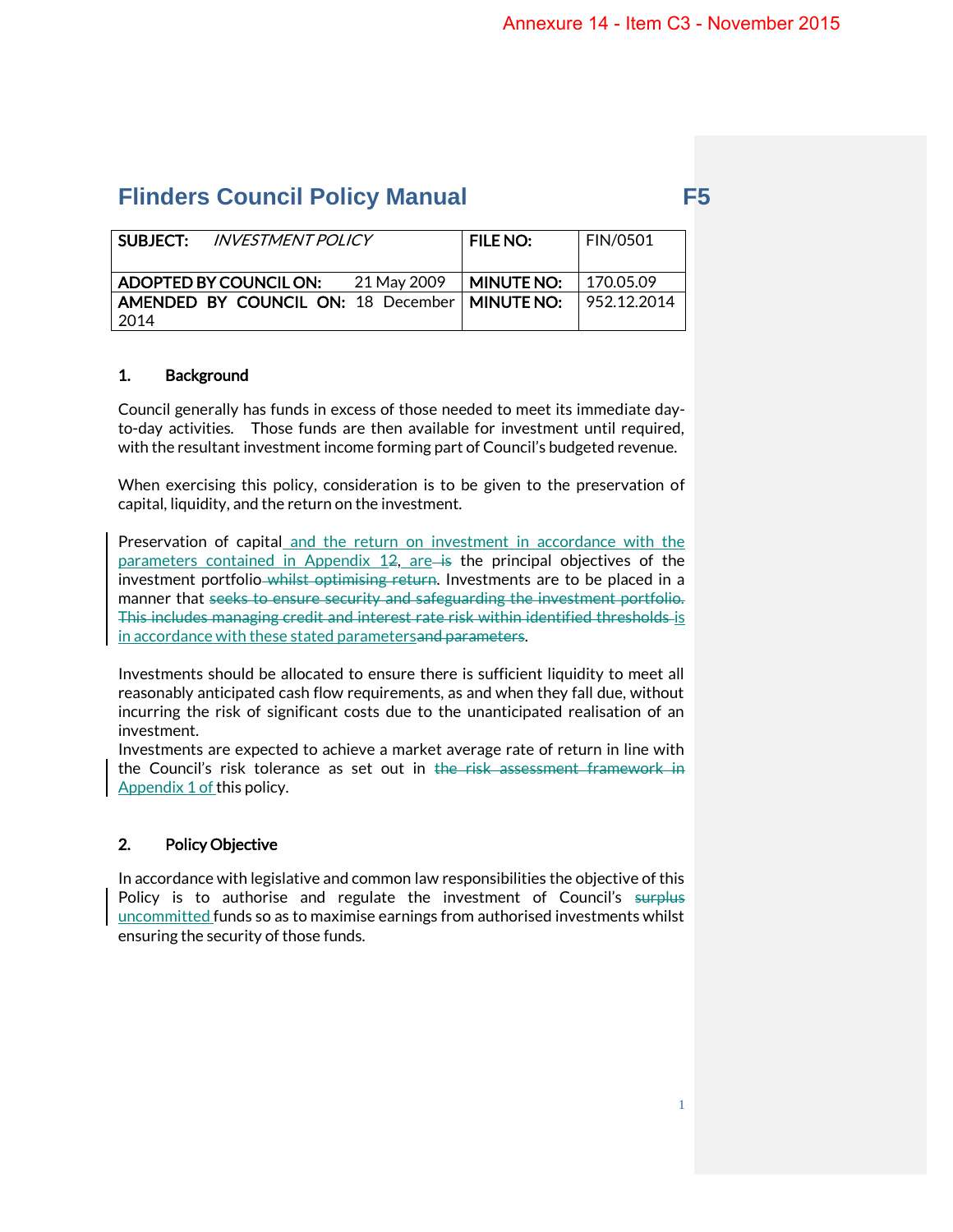# 3. Policy Guidelines

### Funds for Investment

Any uncommittedsurplus Council's funds are to be invested in terms of this Policy document.

#### Authority for Investment

Investments of Council's funds are to be in accordance with Council's power of investment under:

- Local Government Act 1993 Section 75.
- The Trustee Amendment (Investment Powers) Act 1997

## Prudent Persons Standard

The investment portfolio will be managed with the care, diligence and skill that a prudent person would exercise. As trustees of public monies, officers are to manage the Council's investment portfolio to safeguard the portfolio in accordance with the spirit of this policy, and not for speculative purposes.

# Ethics & Conflicts Of Interest

Officers of the Council and, Councillors and members of the Audit and Finance Special Committee will not engage in personal activities that may conflict with the proper execution and management of the Council's investment portfolio. All officers and Councillors must disclose any actual or potential conflict of interest to the General Manager who shall disclose the interest in accordance with prescribed practice. In the case of the General Manager such a disclosure is to be made to the Mayor.

Any person from whom advice is sought in relation to investments must also declare, in writing, that they have no actual or potential conflict of interest.

### 4. Approved Investments

**Formatted:** Not Highlight

Investments made under delegation are limited to the following:-

- A. Commonwealth/State/Territory Government security (eg bonds);
- B. Interest Bearing Deposits issued by an authorised deposit taking institution (ADI);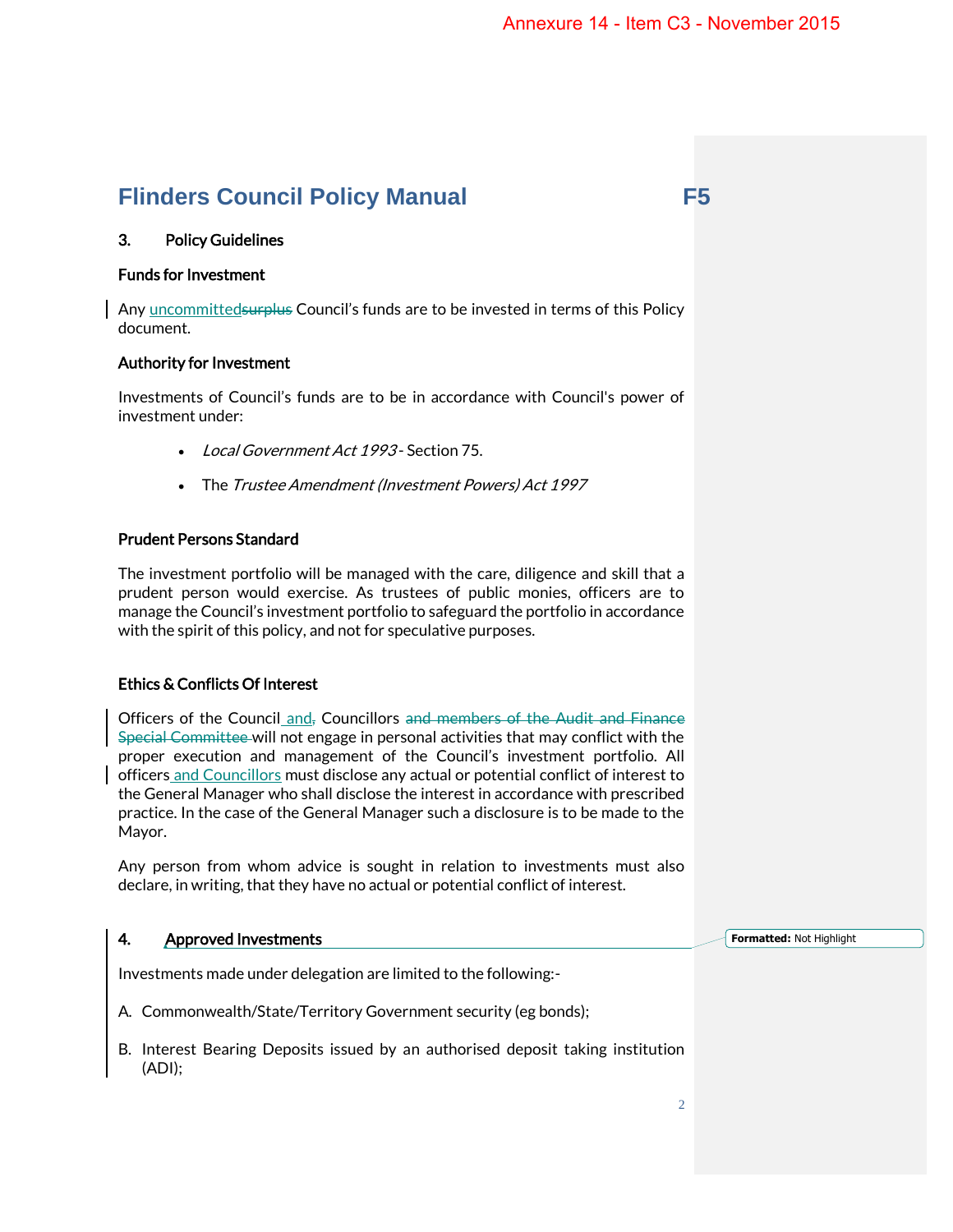#### **Flinders Council Policy Manual F5** C. Bills of Exchange guaranteed by an authorised deposit taking institution; and D. Deposits with Tasmanian Public Finance Corporation. E. Managed Funds with a minimum long term Standard and Poor (S&P) rating of "A" and short term rating of "A2". Recommended by Council's selected Investment Advisor – refer Clause 6.2 E. Infrastructure for the benefit of the community. 5. Prohibited Investments The following investments are prohibited under this policy:- A. Derivative based financial instruments; B. Principal only investments or securities that provide potentially nil or negative cash flow; C. Investments that have underlying futures, options, forward contracts and swaps of any kind; D. Any type of collateralised debt obligation investment; and E. Any financial investment that requires the Council to borrow (leverage) in **Formatted:** Not Highlight **Comment [SP1]:** Diversification & Risk/Return **Formatted:** Not Highlight **Formatted:** Normal, Numbered + Level: 1 + Numbering Style: A, B, C, … + Start at: 1 + Alignment: Left + Aligned at: 0 cm + Indent at: 0.63 cm, Don't adjust space between Latin and Asian text, Don't adjust space between Asian text and numbers **Formatted:** Normal, Indent: Left: 0.63 cm, Don't adjust space between Latin and Asian text, Don't adjust space between Asian text and numbers **Formatted:** Not Highlight **Formatted:** Not Highlight

# 6. Investment Guidelines

order to make that investment.

In order to meet the policy objectives the Council must take into consideration all of the following factors when carrying out investment functions:-

a) Existence of Guarantee and Security, including the Financial Claims Scheme

b)a) Risk Assessment Framework (including credit and maturity frameworks), as detailed below The investment strategy detailed in Appendix 1.

e)b) Interest Rate; and

 $c)$  Access to, and customer service history of, the institution; and.

**Formatted:** List Paragraph, Left, No bullets or numbering, Adjust space between Latin and Asian text, Adjust space between Asian text and numbers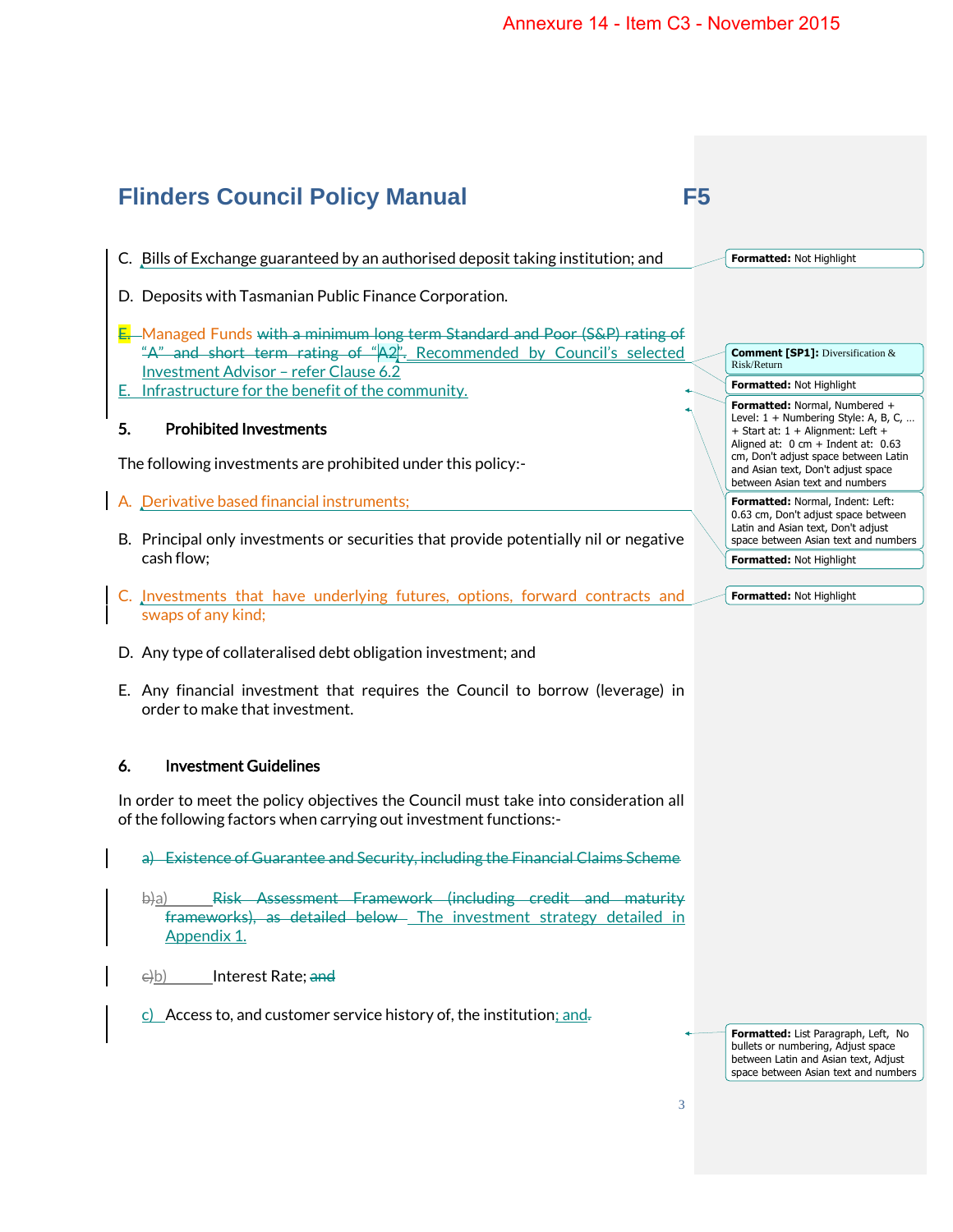d) Available history of Managed Funds recommended by the Investment Advisor.

# 6.1 Risk Assessment Framework

Investments are expected to achieve a market average rate of return taking into consideration the following risk assessment framework.

- a) Preservation of Capital the requirement for preventing losses in an investment portfolio's total value.
- b) Diversification the requirement to place investments in a broad range of products so as not to be over exposed to a particular sector of the investment market, as detailed in Appendix 1.
- c) Market Risk the risk that the fair value or future cash flows of an investment will fluctuate due to changes in market prices.
- d) Liquidity Risk the risk an investor is unable to redeem the investment at a fair price within a timely period.
- e) Maturity Risk the risk relating to the length of term to maturity of the investment. The larger the term, the greater the length of exposure and risk to market volatilities.
- f) Leverage Risk the magnification of an investor's risk and return that occurs when the investor takes on financial leverage through an investment product.

Credit and Maturity Frameworks

Investments are to comply with three key criteria relating to:

- a) Overall Portfolio Credit Framework The purpose of this is to limit the overall credit exposure of the portfolio;
- b) Institutional Credit Framework The purpose of this is to limit exposure to individual institutions based on their credit ratings; and
- c) Term to Maturity Framework The purpose of this is to limit risk based upon the time to maturity of the investment.

Overall Portfolio Credit Framework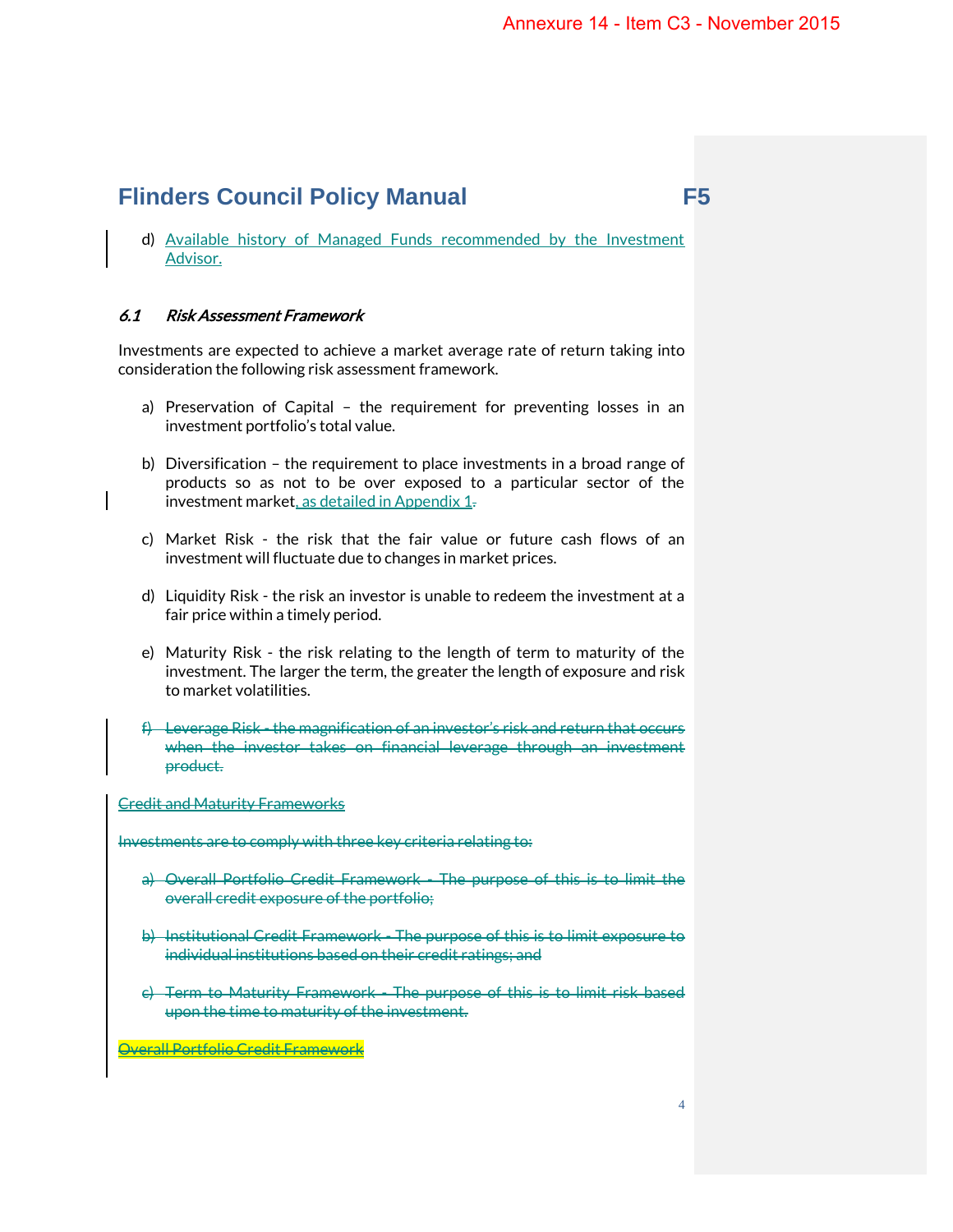To control the credit quality on the entire portfolio, the following credit framework limits the percentage of the portfolio exposed to any particular credit rating category.

| <b>S&amp;P Long Term Rating*</b>                     | <b>S&amp;P Short Term Rating*</b> | Maximum % |
|------------------------------------------------------|-----------------------------------|-----------|
| <b>AAA</b> (incl. government<br>guaranteed deposits) | $A - 1 +$                         | 100%      |
| АA                                                   |                                   | 80%       |
|                                                      | 4–2                               | 60%       |
|                                                      |                                   | 20%       |

\* or equivalents

All categories include any intermediate ratings (ie BBB includes BBB+, BBB and BBB-).

Institutional Credit Framework

Exposure to an individual institution will be restricted by their credit rating so that single entity exposure is limited, as detailed in the table below:

| <b>S&amp;P Long Term Rating*</b>              | <b>S&amp;P Short Term Rating*</b>      | Maximum %      |
|-----------------------------------------------|----------------------------------------|----------------|
| AAA (incl. government<br>guaranteed deposits) | $\mathsf{A}\text{-}\mathsf{1}\text{+}$ | 45%            |
| $\overline{\mathsf{A}}$                       |                                        | 35%            |
|                                               | 4–2                                    | <del>20%</del> |
| BBB                                           |                                        | <b>TU7</b>     |

\* or equivalents

All categories include any intermediate ratings (ie BBB includes BBB+, BBB and BBB-)

If any of the Council's investments are downgraded such that they no longer fall within the investment policy, they will be divested as soon as practicable. In the case of a downgrade of an investment, the General Manager is to inform the Mayor immediately of becoming aware of the event. The short-term credit rating limit will apply in the case of discrepancies between short and long-term ratings.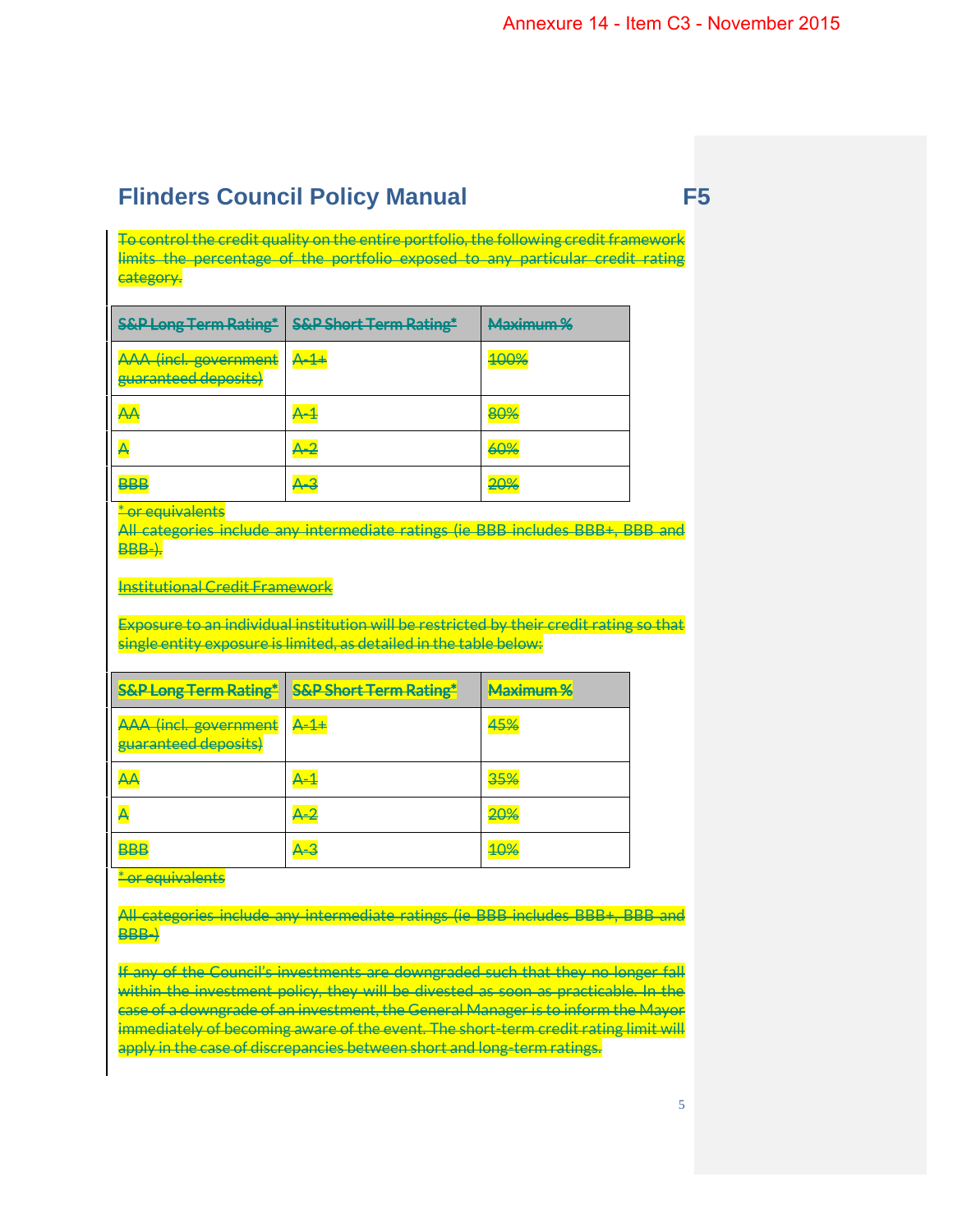Where a bank has a demonstrated commitment to the distribution of funds to the community within the Council municipal area the maximum amount of funds that can be deposited by the Council with that institution be increased by 5% from the benchmarks in the Institutional Credit Framework table above.

Term to Maturity Framework

The investment portfolio is to be invested within the following maturity constraints:

| Overall Portfolio Return to Maturity |                          |                          |  |
|--------------------------------------|--------------------------|--------------------------|--|
| <del>'ortfolio % &lt; 1 year</del>   |                          | <b>TEVIOLI</b>           |  |
| Portfolio % 1-2 years                | $\lim 0$<br><del>.</del> | <del>widiye digiyê</del> |  |
| <u>lio &amp; 2-3 voors</u>           |                          |                          |  |

# 6.1 (a) 2 Interest Rate and Quotations on Investments

Not less than two (2) quotations shall be obtained from authorised deposit taking institutions and Managed Funds investments.

# 6.23 Investment advisor

Where Council obtains the services of an investment advisor, the advisor must be approved by Council and licensed by the Australian Securities and Investment Commission or operate as a corporate representative of a body and licensed.. The advisor must be an independent person who is free-demonstrate its ability to choose the most appropriate product within the terms and conditions of this policy.

The advisor will be required to provide written confirmation that itthey does not have any actual or potential conflicts of interest in relation to the -products that  $it$  tellstappy may be reviewing or recommending<sub>z</sub>, including that they are not receiving any commissions or other benefits pertaining to the related investments and will not do so in the future.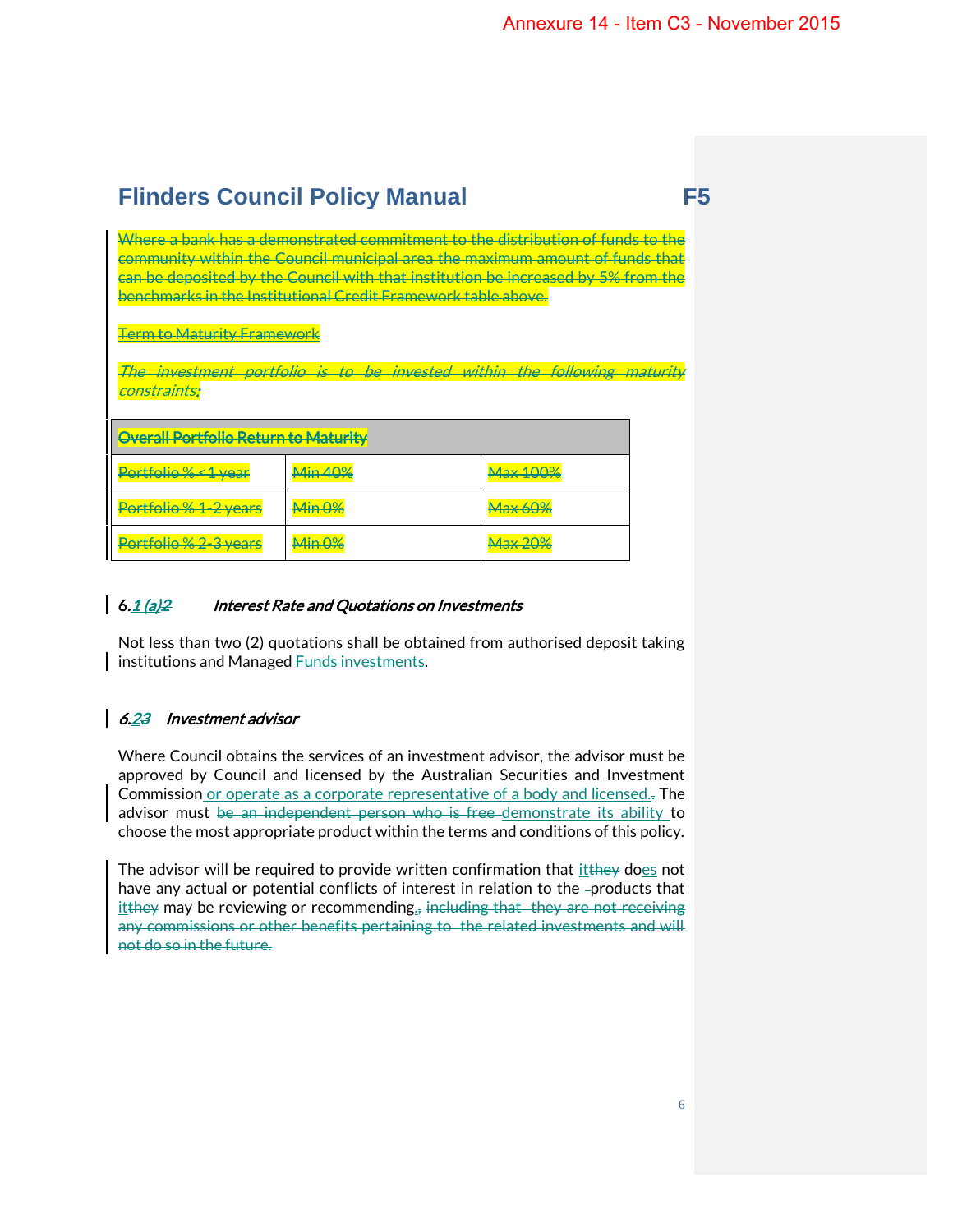# 7. Performance Benchmarks

The Benchmark Rate for purposes of measurement of the portfolio's performance will be set in the applicable financial year's budget. This rate will be determined by reference to interest rate forecasting.

As the budget figure is based on predicted investment levels and expectations about future interest rates, using it as the sole comparison may be misleading, therefore an external benchmark may be used.

The external benchmark rate will be the Reserve Bank of Australia 90 Day Bank Accepted Bill Rate for the short term. The long term benchmark should be the composite bond index.

The investment performance will be determined on a monthly accrual basis (the income applicable for each month being determined) and compared to the above benchmark on a weighted 3 month average investment performance (the accrued interest being compared to the average investment balance for the month, averaged over 3 months).

## 8.7. Reporting

Documentary evidence must be held for each investment and details thereof maintained in an investment Register. The documentary evidence must provide the Council legal title to the investment. Certificates must be obtained from the financial institutions confirming the amounts of investments held on the Council's behalf as at 30 June each year and the General Manger to ensure the confirmation is reconciled to the Investment Register.

All investments are to be appropriately recorded in the Council's financial records and reconciled at least on a monthly basis.

A monthly report summarising investment performance will be provided to Council. A quarterly report detailing the investment portfolio in terms of performance, percentage exposure of total portfolio, maturity date and changes in market value will also be provided to Council.

### 9.8. Variations to Policy

The General Manager is authorised to approve temporary variations to this policy in exceptional circumstances, if the investment is to Council's advantage and/or also due to revised legislation.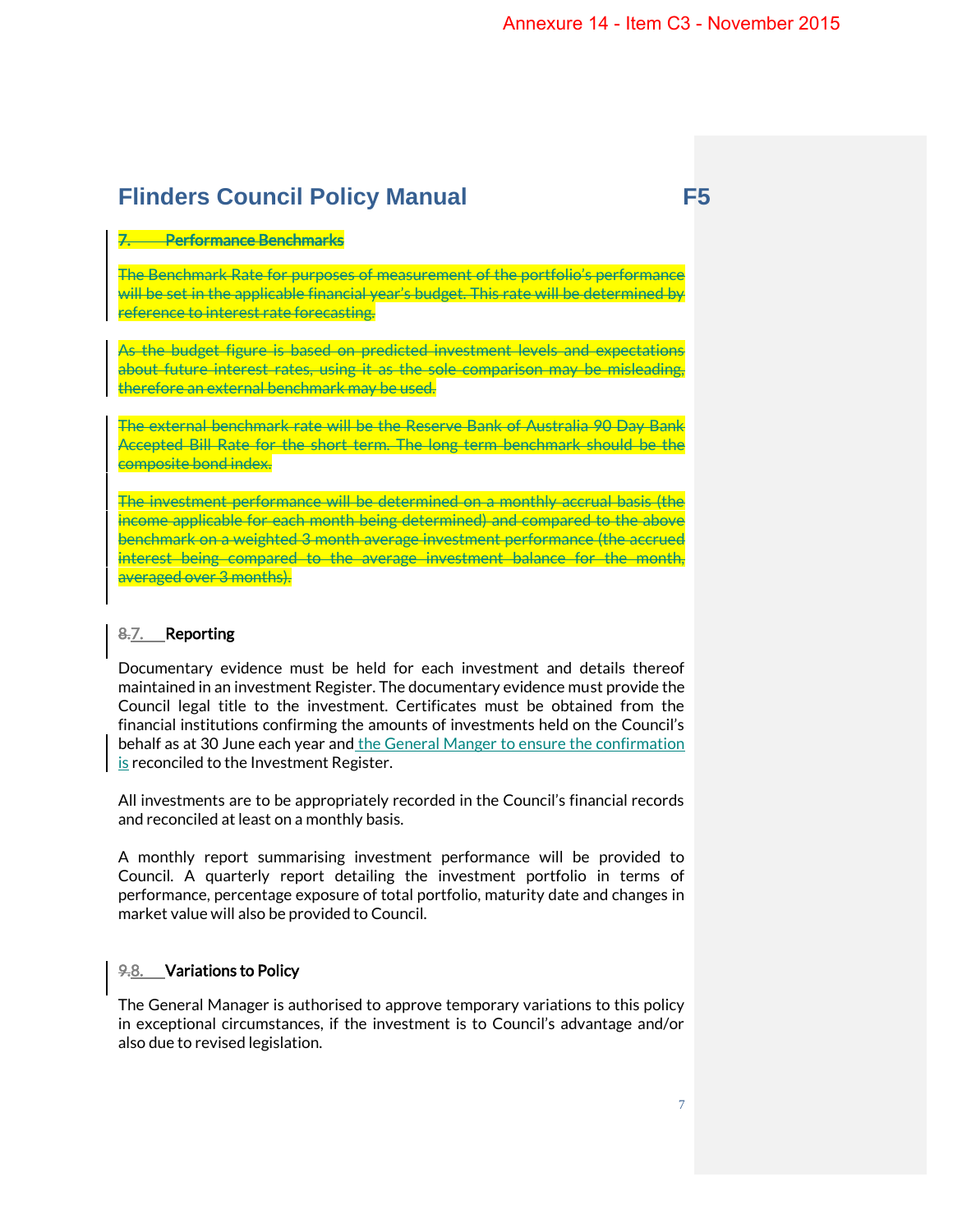Such variation will be reported to the Mayor immediately. Allny major variations to this policy will be submitted to Council for approval prior to the enactment-

# 10.9. Review

This Investment Policy will be reviewed at least every 2 years, or as required in the event of legislative changes.

Any amendment to the Investment Policy must be by way of Council resolution.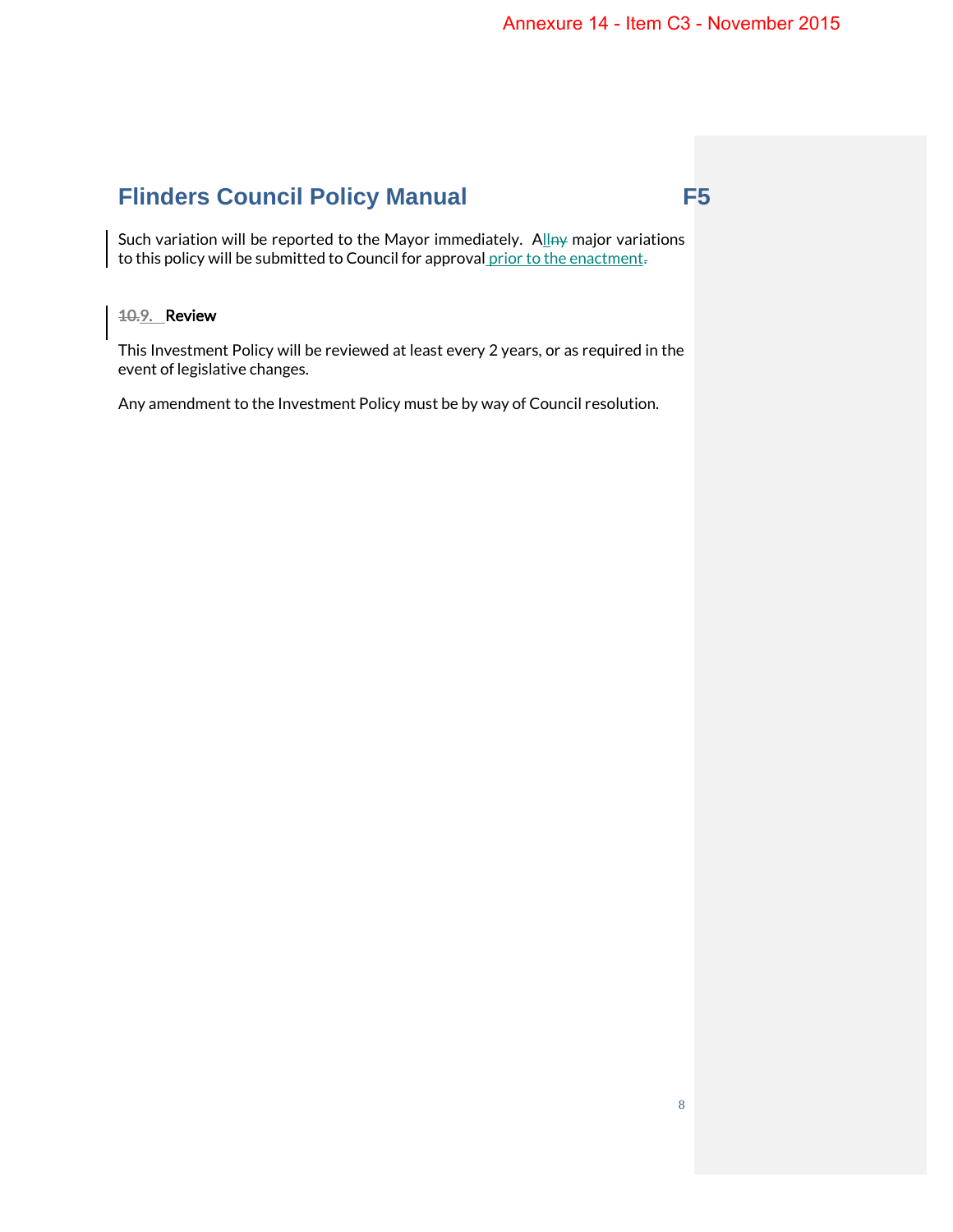#### Appendix 1- Information about deposit and wholesale funding guarantees

## AUSTRALIAN GOVERNMENT'S 2008 DEPOSIT AND WHOLESALE FUNDING **GUARANTEES**

The Australian Government's deposit and wholesale funding guarantee arrangements operate as set out below.

#### Purpose of the guarantees

The Prime Minister announced the deposit and wholesale funding guarantees on 12 October 2008.

The Government guarantees are designed to promote financial system stability and ensure the continued flow of credit throughout the economy at a time of heightened turbulence in international capital markets.

The guarantees apply to authorised deposit-taking institutions (ADIs) incorporated in Australia, which, as a group, are of systemic importance to the functioning of the financial system and the broader economy, and which are subject to prudential regulation by the Australian Prudential Regulation Authority (APRA) in accordance with international standards.

Recent developments in international wholesale funding markets have restricted the ability of Australian financial institutions to access funding, with potentially serious implications for liquidity and lending activity.

To address these pressures, the guarantees are designed to assist Australian banks, credit unions and building societies to continue to access funding in domestic and international credit markets. The guarantees are also designed to ensure that Australian institutions are not placed at a commercial disadvantage vis-à-vis their international competitors that have received similar government guarantees on their bank debt.

#### Scope of the guarantees

The guarantees are limited to Australian owned banks, Australian ADI subsidiaries of foreign banks, credit unions and building societies ('eligible ADIs'). The guarantee applies to the foreign branches of eligible ADIs but not their foreign subsidiaries.

### Wholesale funding guarantee

The guarantee will be extended on an issue by issue basis. Eligible securities will be restricted to securities issued by eligible ADIs with a term of up to 60 months with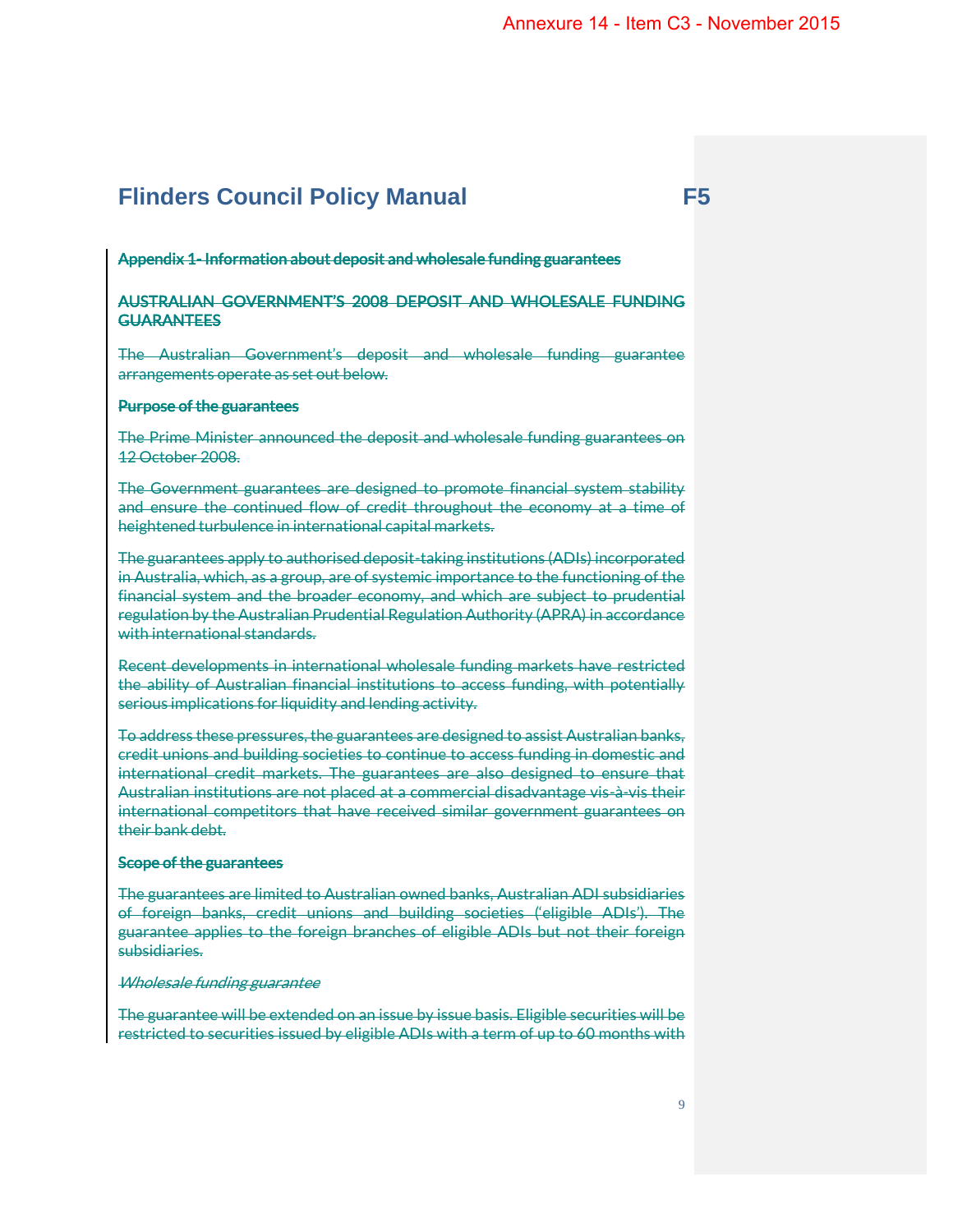the guarantee to apply for the full term of the relevant security including in the period following the closure of the scheme to new issuances.

The facility is restricted to senior unsecured debt instruments. Certificates of deposit and bank bills will be covered by this facility. They will not be covered by the deposit guarantee. The guarantee will not cover structured debt.

The facility will apply to debt issuance in all major currencies including AUD, NZD, Euro, USD, Sterling, Yen and HKD. It will apply to eligible securities issued domestically or off-shore.

The Government will withdraw the facility once market conditions have normalised.

#### Deposit guarantee

The Government has guaranteed the deposits in eligible ADIs for a period of three years.

For deposits under \$1 million, the guarantee will be free. For deposits over \$1 million a fee will be charged to receive the benefit of the deposit guarantee.

## Coverage of the deposit guarantee

The guarantee applies to deposits held in eligible ADIs by all types of legal entities, including individuals, partnerships, businesses, trusts (including in their offshore branches) and government entities.

The guarantee will not apply to products that are not deposit products with eligible ADIs. It does not apply to market-linked investment products such as share portfolios or managed funds, as these products provide an incentive for investors to pursue higher returns through investments that may involve greater risks, including the risk of making capital losses. It will also not apply to retirement income products including annuities.

The guarantee will not apply to products offered by non-ADI entities, including non-ADI subsidiaries of Australian ADIs. These entities are not subject to the prudential regulation framework that applies to ADIs, which protects the interests of depositors. Because of this, non-ADI entities are not permitted to offer deposits in Australia.

It will apply to the deposits held in eligible institutions, regardless of where the depositor resides. It will apply to deposits held in any currency.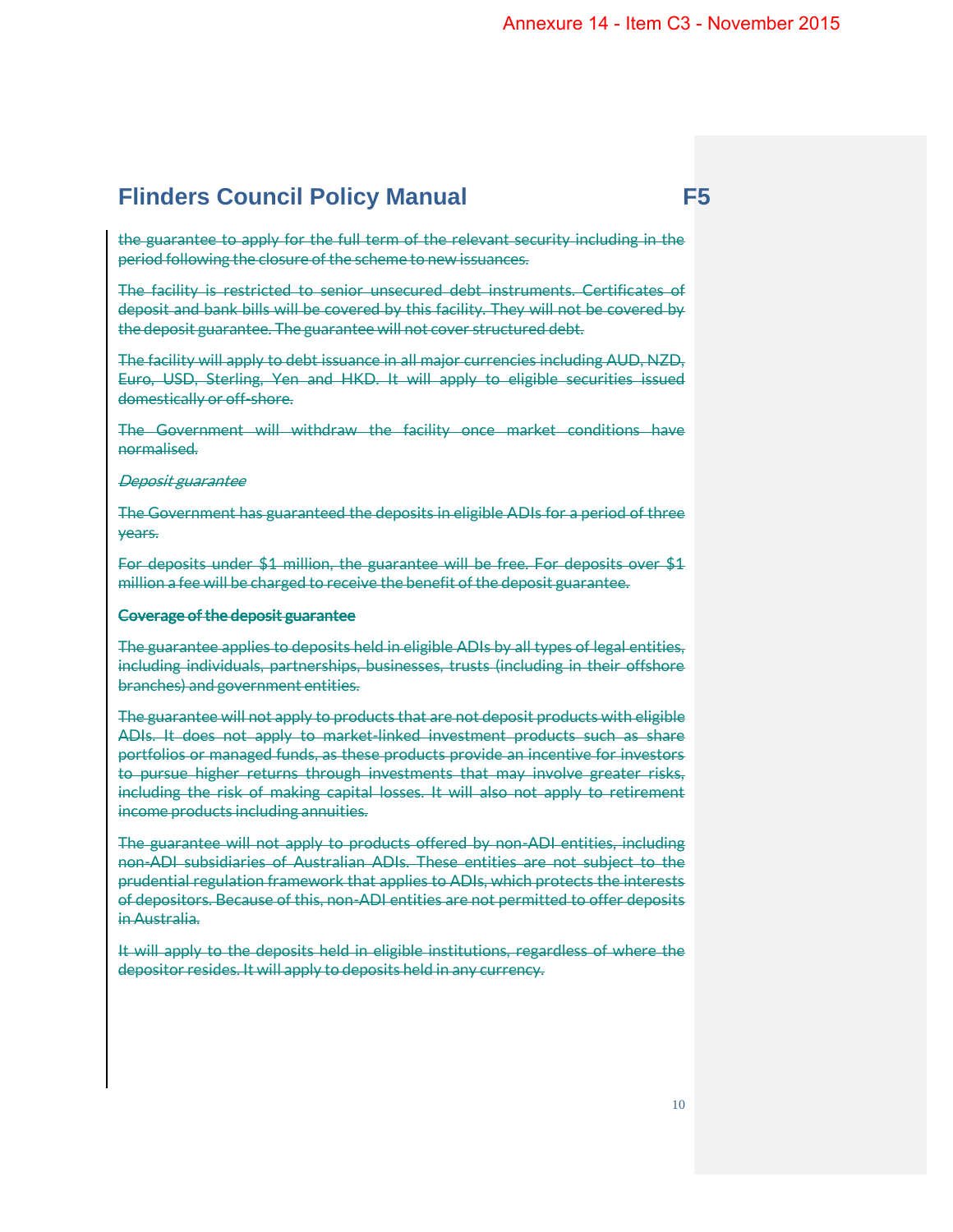## Fee Structure and level for the guarantees

Fees will be set at a single rate for all maturities for eligible securities up to 60 months, with a different rate applying to eligible ADIs based on their credit rating. The fees will apply to the wholesale guarantee and to the guarantee for deposits above the \$1 million threshold. The fees will be levied annually.

The fee scale is outlined in Table 1.

# Table 1

| <b>Credit Rating</b>                                | Debt Issues Up to 60 Months |
|-----------------------------------------------------|-----------------------------|
| $\Delta A$                                          | 70bp                        |
| д                                                   | 400 <sub>bp</sub>           |
| <b>RRR</b> and Unrated<br><del>DDD and Omatcu</del> | 450 <sub>bp</sub>           |

# Review of parameters

The deposit and wholesale guarantees contain features and variables that may require refinement or adjustment in light of market developments. These include the setting of the appropriate fee level and structure, the threshold for the deposit guarantee and the overall coverage of the scheme. The deposit and wholesale guarantee scheme will be reviewed on an ongoing basis and revised if necessary.

### Foreign bank branches

The wholesale funding guarantee will be extended to APRA-regulated foreign bank branches in respect of their short term wholesale funding raised from Australian residents with maturities up to the end of 2009. This will be available at the same premium as applying to eligible ADIs.

Foreign bank branches will also be able to access the deposit guarantee in respect of domestic deposits held by Australian residents on the basis of the fee schedule; however, there will be no fee-free threshold.

Access to these guarantees will be subject to the following conditions:

- The amount guaranteed be limited to 110% of the combined value of shortterm wholesale liabilities and deposits held in respect of Australian residents as at 24 October 2008;
- Branches cannot use guaranteed liabilities to support their parents; and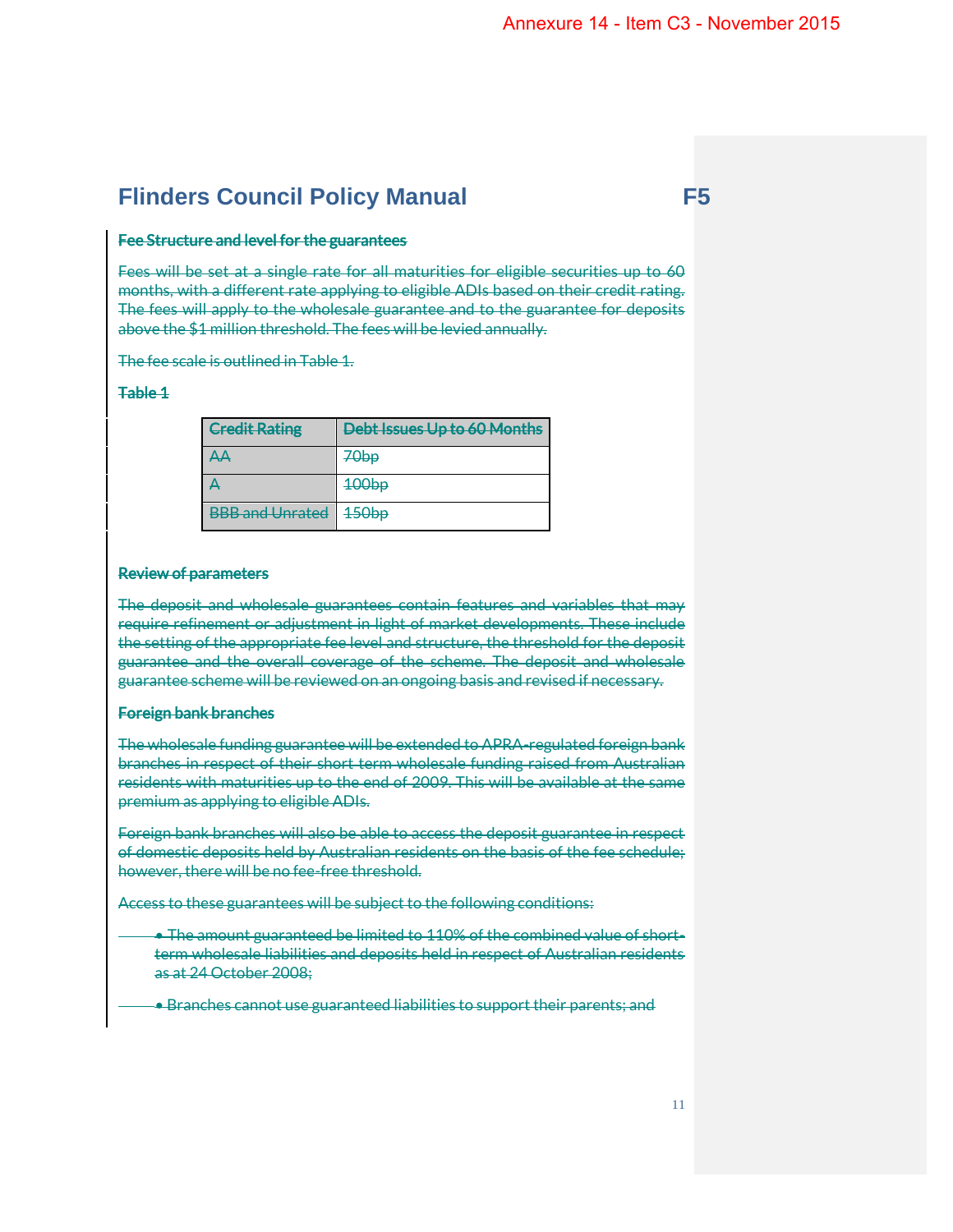• The guarantee is only available if the liabilities are not guaranteed by the home authorities and the branch provides a statement from the home regulator that the parent bank is meeting relevant prudential requirements.

These requirements will ensure the funding is used for Australian operations only and that Australian taxpayer funds are protected.

The guarantees will be extended to foreign bank branches from 28 November 2008. Until that date the guarantees will not be available to foreign bank branches.

# Administration of the guarantees

The Reserve Bank of Australia (RBA) will administer the guarantees as agent for the Commonwealth. The RBA will perform administrative tasks, including processing applications from institutions for coverage of liabilities and collecting fees.

The RBA will consult with APRA to ensure that the interests of the Commonwealth are protected. The Rules will allow for information sharing between the RBA, APRA and other relevant agencies. It is proposed that information and statistics about the scheme's operation will be made available on a public website.

The legal framework for the scheme will be deeds entered into by the Commonwealth and the participating institutions. The deeds will refer to scheme Rules that will be published by the Commonwealth.

Details of the scheme, including participating institutions and the liabilities that are covered will be made available on a suitable public website. The Government will provide six monthly reports to Parliament on the scheme operations.

#### Wholesale funding guarantee

Eligible ADIs must apply to the RBA for coverage of their liabilities. Eligible ADIs will be required to meet set criteria specified in Rules before they receive coverage. The Rules will be released in the near future.

#### Deposit guarantee over the threshold

Eligible ADIs will apply to the RBA for coverage of their deposits over the \$1 million threshold.

Eligible ADIs would choose whether to 'opt in' to the guarantee for their deposits above the threshold. If an eligible ADI opts in, it would be up to the ADI to determine the most suitable arrangements with its customers for those deposits it wishes to offer on a guaranteed basis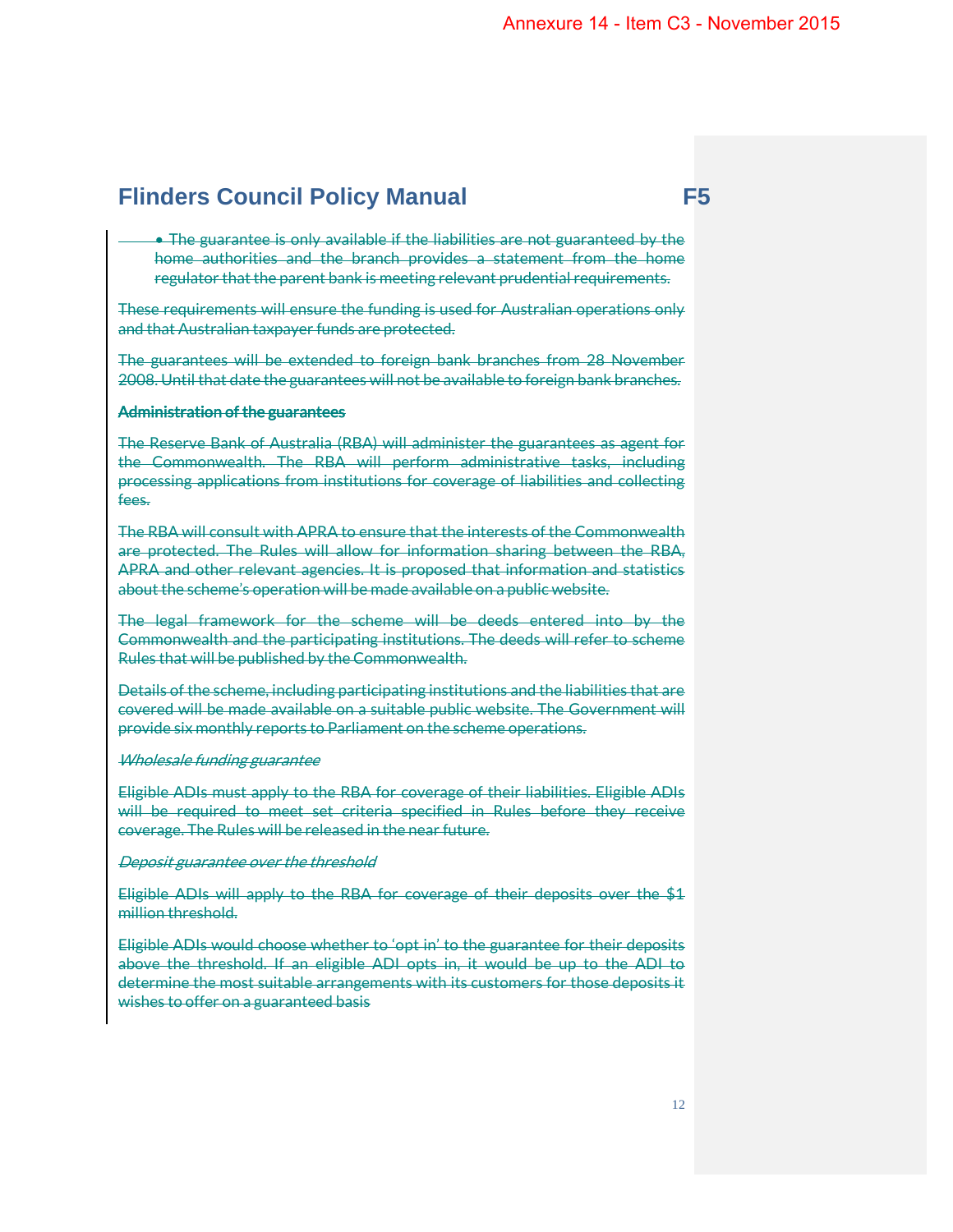Depending on the arrangement chosen by the ADI, depositors may need to indicate to the ADI whether they wish to receive the benefit of the guarantee for amounts over \$1 million.

If an ADI agrees to opt in, they would be required to pay the relevant fee to the RBA.

The fee would be payable on the value of the depositor's account(s) over the fee threshold.

It is expected that the ADI will pass on costs of the guarantee to depositors.

#### Commencement of guarantee arrangements

The guarantee scheme commenced on 28 November 2008. Up until that date deposits and wholesale funding eligible for the guarantee arrangements were guaranteed without charge. After that date, deposits over the \$1 million threshold and wholesale funding will only be guaranteed if an application has been made to the RBA and the relevant fee has been paid.

> **Formatted:** Normal, Space After: 0 **Formatted:** Font: Times New Roman, 10 pt, Not Bold, English (Australia)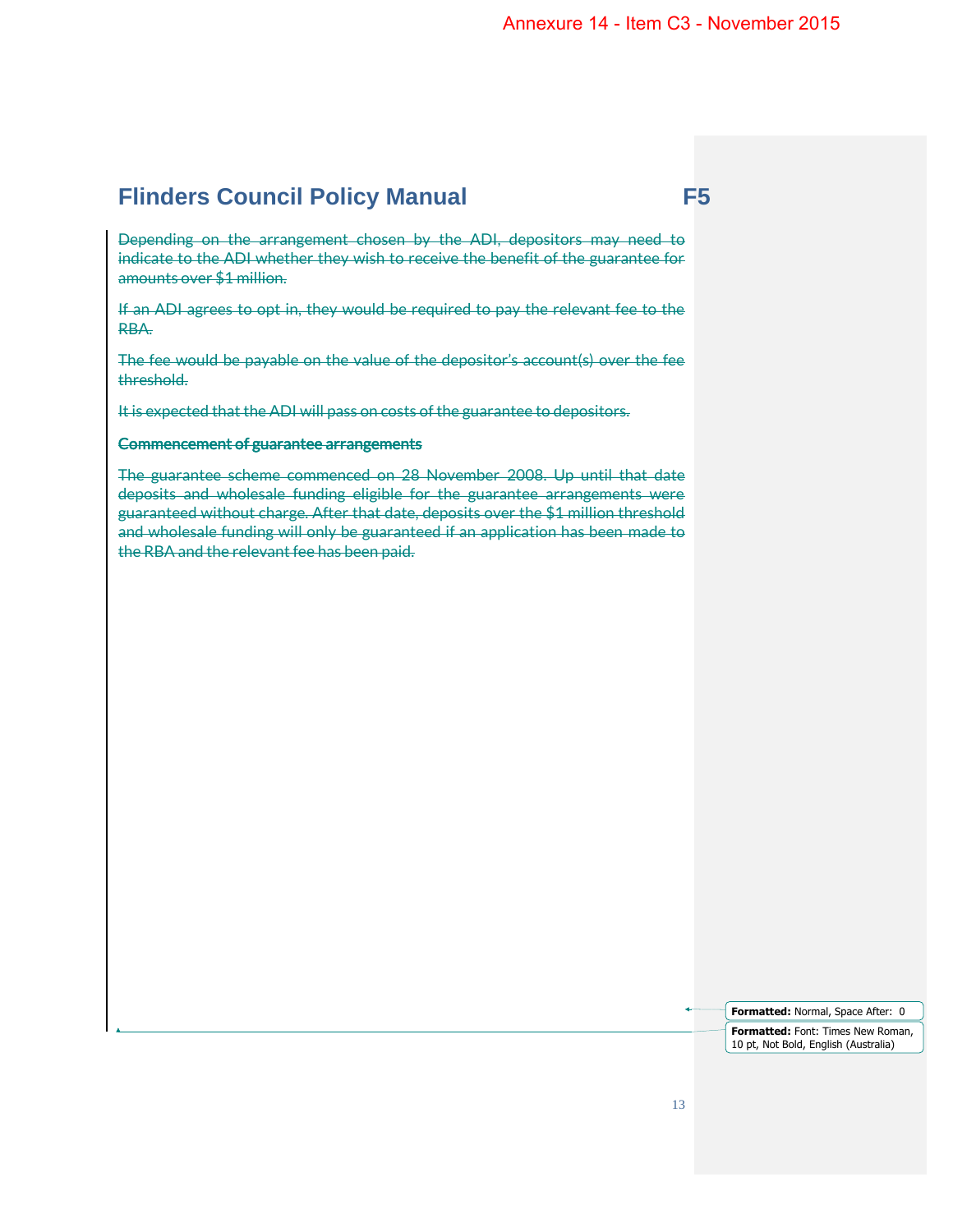# Appendix 12

# Flinders Council – Investment Strategy

# Introduction

This investment strategy documents the intent of Flinders Council ("Council") when purchasing, holding and selling investments pursuant to the Investment Policy of which this documents forms an integral part.

The general intent is to maintain a well-diversified portfolio to support Council's requirements for income and possible capital drawings in the both the short and long terms, but bearing in mind the need to preserve the underlying capital investment.

This strategy applies to either direct investments or those made through an Investment Advisor selected under Clause 6.2 of the Investment Policy

### Investment Objectives

Council shall always act prudently to obtain the maximum rate of return within the set parameters, the need for income, access to cash and in consideration of appropriate levels of diversification.

# Performance Objectives

Council has considered the current and likely expenditure and time frame needs and hasve determined that it is appropriate to provide a long term return on capital of a minimum of  $25%$  per annum (net of taxes) above the underlying inflation rate.

# Interest

Council at budget time shall determine the proportion of interest payments to be reinvested.

**Comment [SP2]:** David, are you happy with this inclusion. It seems silly to always get the interest paid out unless we need it.

**Formatted:** Space Before: 0 pt

# Risk Profile

In light of the Investment Objectives of this document Council has determined the asset allocation and appropriate ranges to be applied, either directly or through managed funds, are: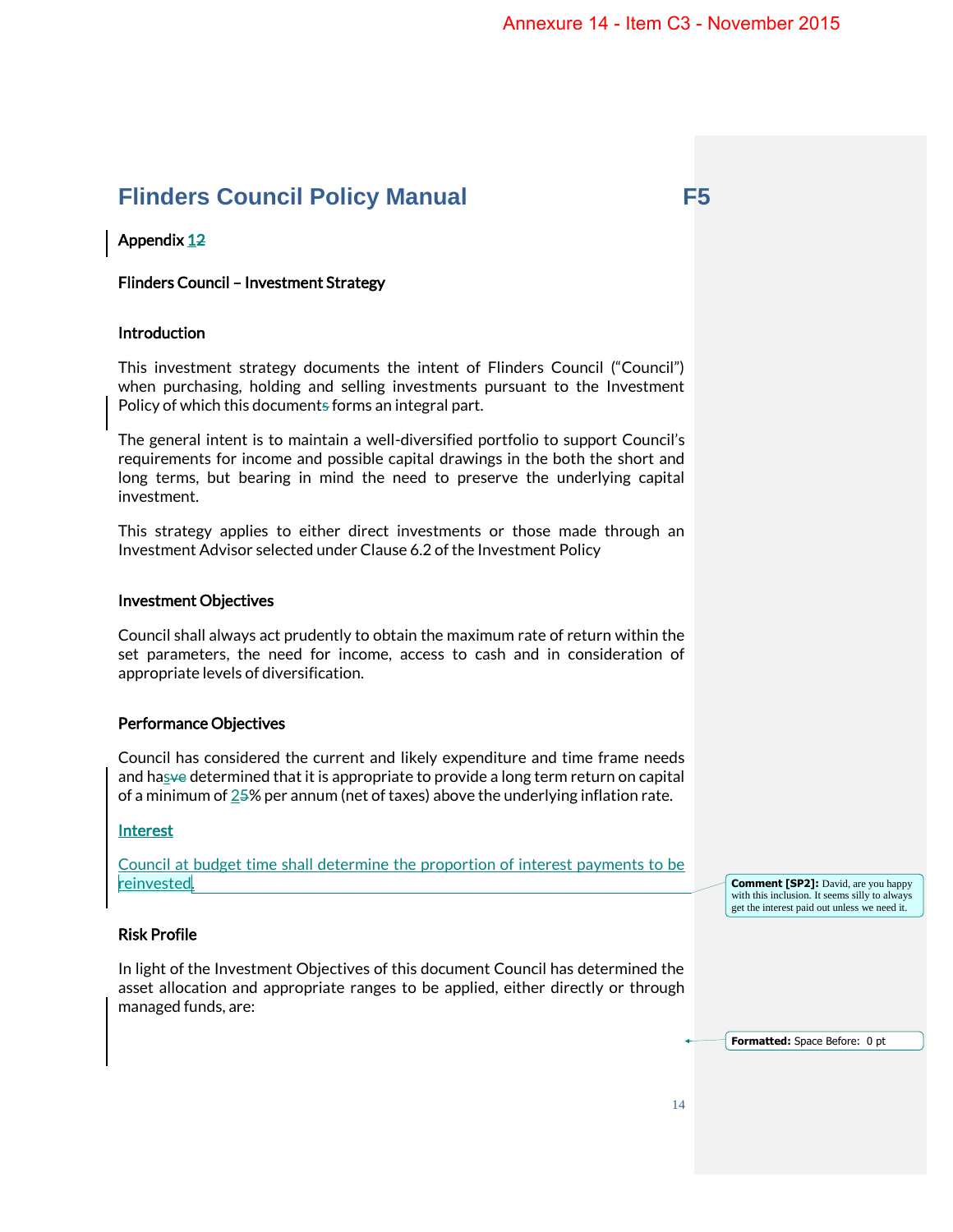| <b>Asset Classes</b>            | Minimum | Maximum   | <b>Comment [SP3]:</b> David, could you<br>please review the % and make any changes<br>you see fit? |
|---------------------------------|---------|-----------|----------------------------------------------------------------------------------------------------|
| Cash                            | 5%      | 10%       |                                                                                                    |
| Fixed Interest - Australian     | 5%      | 25%       |                                                                                                    |
| Fixed Interest - International  | $5\%$   | 25%       |                                                                                                    |
| Property Trusts - Australian    | 5%      | 10%       |                                                                                                    |
| Property Trusts - International | 5%      | 10%       |                                                                                                    |
| Property Direct____________     | 0%      | 5%        |                                                                                                    |
| Shares - Australian             | 15%     | 30%       |                                                                                                    |
| Shares - International          | 10%     | 30%       |                                                                                                    |
|                                 | 0%      | 5%        |                                                                                                    |
|                                 | 0%      | <u>5%</u> |                                                                                                    |
| Exotic                          | 0%      | 5%        |                                                                                                    |
| <b>Risk Management</b>          |         |           |                                                                                                    |
| <b>Property</b>                 |         |           | Formatted: Font: Bold                                                                              |

Property in the form of owning a direct asset is typically the least liquid form of investment. Typically, it requires a buyer at the time of offer to purchase the entire building and/or land. This can have a considerable lead time.

However property can provide a relatively secure level of income. The risk is the inability of the tenant to meet their rental obligations.

One final consideration with direct property is the capital required to purchase one asset. This may be a significant proportion of Council's assets.

Should the Investment Advisor consider investment in a direct property they it shall obtain appropriate valuations for the purchase price and rental income to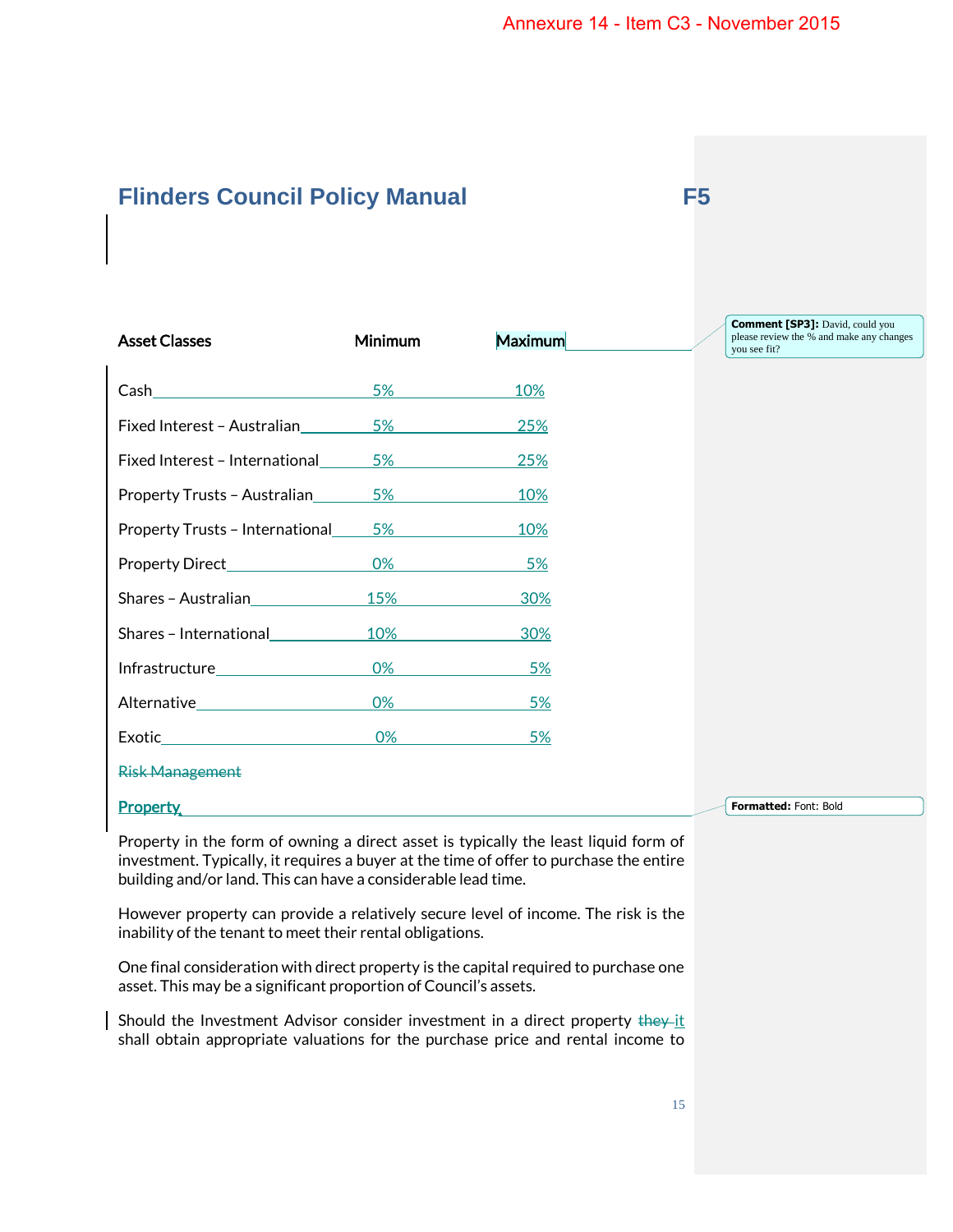satisfy themselves that the price or units of the property reflect the true value of the investment.

An investment in managed funds will generally provide more diversification through exposure to various properties across different property markets in Australia and overseas and will provide a more liquid form of investment as:

- The investment is unlikely to be more than a few percent of the total value of such a managed fund; and
- Because the managed fund is listed, there will generally be a number of potential buyers.

In terms of managed funds property ownership the Investment Advisor will have greater flexibility in their decision making.

# Shares – Australian

Share investments can be made in two forms, listed or unlisted via a managed fund.

When considering investments in the form of direct shareholdings Council shall ensure the decision is based upon the anticipated longer term capital appreciation of the investment, as measured by the increase in its share price, as well as the potential dividend stream.

When investing in direct shares Council shall also give due consideration to the current exposure of the Fund to:

- The sectors of business the companies operate within (i.e. industrial, banking, retail, resources etc.);
- The manner in which the companies act and respond in various market conditions, (i.e. recession, recovery etc.); and
- The requirement for ongoing monitoring of such investments on a regular basis.

Where Council is of the opinion it does not hold or have access to the requisite skill set or experience or time to appropriately evaluate and monitor a portfolio of direct shareholdings, then the investments shall be made through managed funds recommended by the selected Investment Advisor approved and appointed by Council.

Managed funds may also be used as an investment option in conjunction with a portfolio of direct shareholdings or in isolation.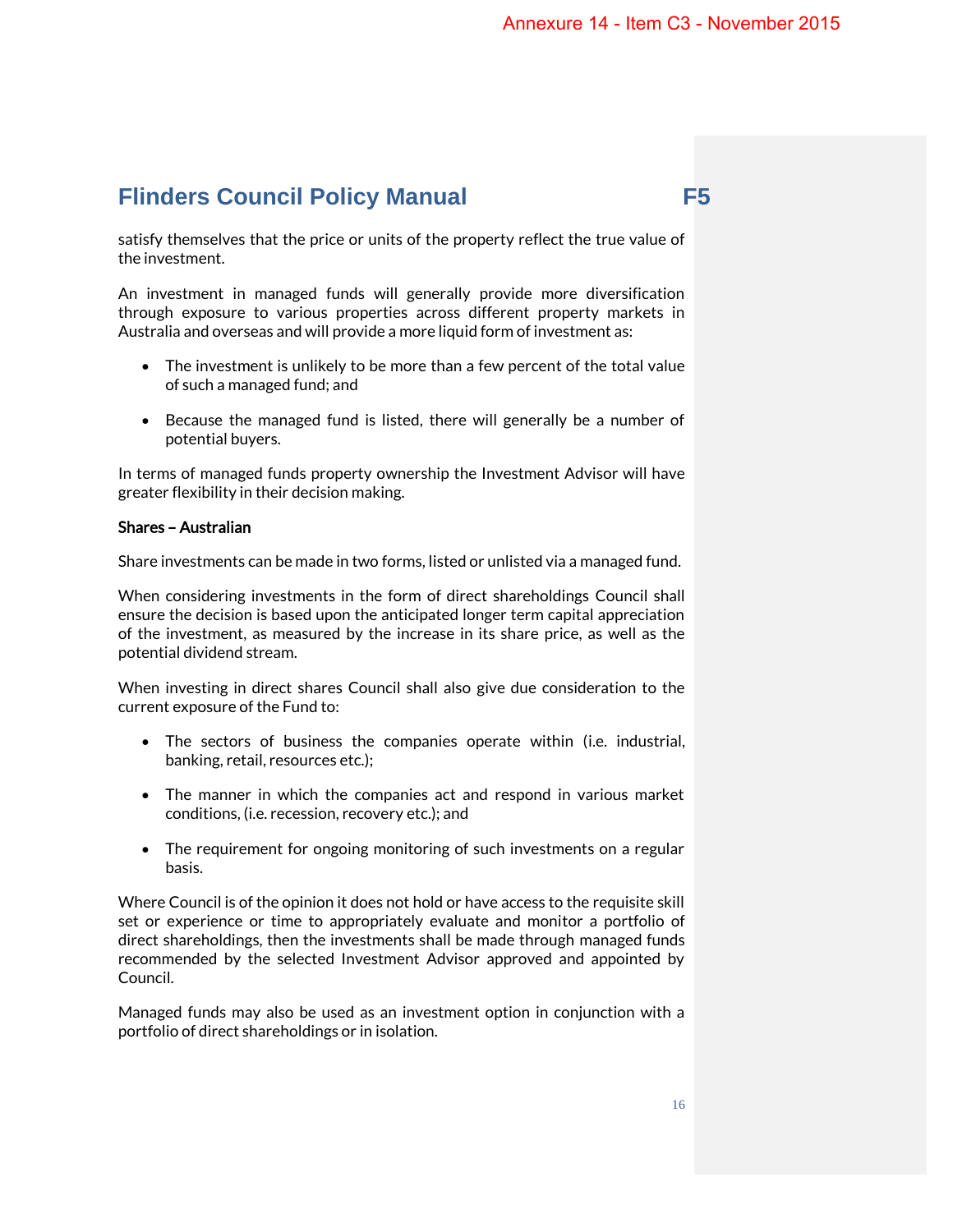The tax effectiveness of franking credits which are derived from holding investments may form part of the investment decision.

The Australian equity component of the portfolio is to be managed within the following guidelines:

- The majority of the exposure to Australian equities is to be held "directly" in stocks in the ASX 50 Index. The exposure to any one stock in the ASX 50 Index is limited to the greater of:
	- o 5% of the value of the Australian equity component of the portfolio; or
	- $\circ$  1.5 times it's weighting within the ASX 200 Index.
- The maximum aggregate exposure to Australian small/mid cap stocks is to be limited to 20% of the value of the Australian equity component of the portfolio; and
	- o The exposure to any one listed investment company and/or unlisted managed fund and/or other similar investment vehicle is limited to 7.5% of the value of the Australian equity component of the portfolio; and
	- o The exposure to any one small/mid cap stock (defined as any stock outside the ASX 50 Index held "directly" is limited to 2.5% of the value of the Australian equity component of the portfolio.

### Shares – International

Historically this asset class has provided investors with the highest capital return. Past performance is no guarantee of future performance and this asset class must be evaluated on its merits as to its potential capacity to provide:

- Income return;
- Capital return, in excess of the prevailing inflation rate by a minimum of 2.0% per annum; and
- Volatility in the capital value.

Again this asset class can be accessed through both direct investment and managed funds.

Direct investment in international shares requires more time and administration than its counterpart. As such, Council shall generally consider investing in this asset class primarily through the use of managed funds.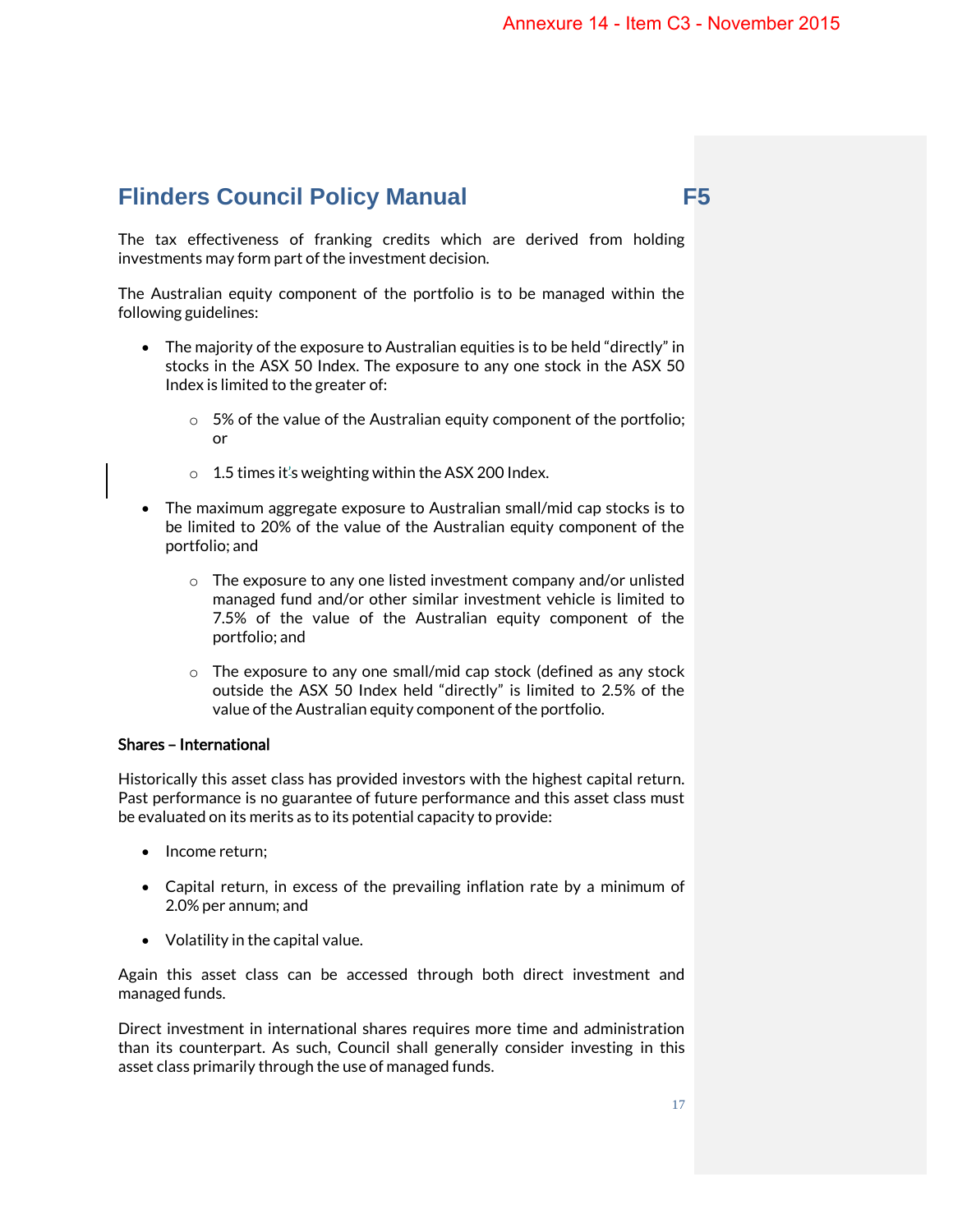### Infrastructure Investments

Infrastructure is a relatively new asset class in Australia for private investors. It comprises investments in such assets as power and water stations and associated distribution; major roads and bridges; and air and sea ports.

The way in which these assets are financed, the nature of the services they provide and the way in which those services are charged for often means an investment in infrastructure can provide reliable and tax advantaged cash flow and potential for capital growth.

In Australia, investments in infrastructure are principally available through listed unit trusts holding a number of assets. More recently, unlisted managed funds holding direct investments and listed unit trusts have become available.

Council shall consider investing in this asset class primarily through managed funds.

## Alternate Investments

This category of asset class is varied. It allows for all forms of asset types not covered in the other outlined asset classes. This can include unlisted and tax advantaged investments in specialists industries; financial derivatives; and internally geared investments.

#### Exotic Investments

Council may consider investments in assets that may be deemed to be exotic. In considering such an asset, Council must be able to demonstrate the investment in such an asset meets one of the arms of the Objectives of the Fund as well as the risk profile of the Fund.

#### Risk Management

In relation to the risks involved with investing the assets of the Fund, when making an investment decision Council shall give consideration to the following range of possible risks:

Mismatch Risk – The chosen investment may not be suitable for the various needs, goals and circumstance of Council.

Inflation Risk - The real purchasing power of invested funds may not keep pace with inflation.

Reinvestment Risk – If Council relies on fixed rate investments, maturing funds may have to be reinvested at a lower rate of interest.